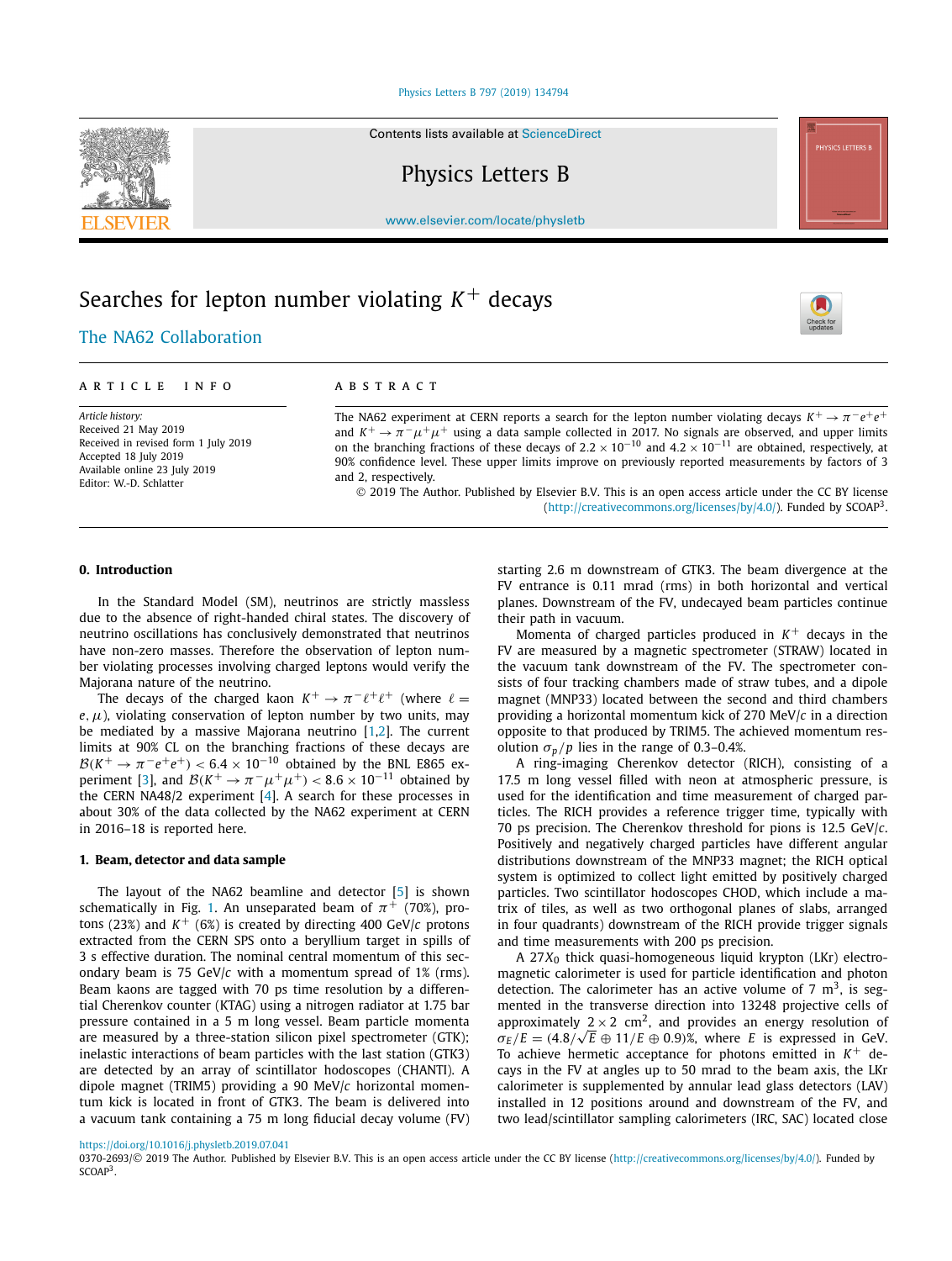<span id="page-1-0"></span>

**Fig. 1.** Schematic side view of the NA62 beamline and detector.

to the beam axis. An iron/scintillator sampling hadronic calorimeter formed of two modules (MUV1,2) and a muon detector (MUV3) consisting of 148 scintillator tiles located behind an 80 cm thick iron wall are used for particle identification.

The data sample used for this analysis is obtained from  $2.3 \times$ 105 SPS spills recorded over three months of operation in 2017. The typical beam intensity was  $2.0 \times 10^{12}$  protons per spill, corresponding to a mean instantaneous beam particle rate at the FV entrance of 450 MHz, and a mean  $K^+$  decay rate in the FV of 3.5 MHz. Dedicated multi-track, di-electron and di-muon trigger chains are used. The low-level (L0) multi-track trigger is based on RICH signal multiplicity and a requirement for a coincidence of signals in two opposite CHOD quadrants. The di-electron L0 trigger additionally requires that at least 20 GeV of energy is deposited in the LKr calorimeter, while the di-muon L0 trigger requires a coincidence of signals from two MUV3 tiles. The software (L1) trigger involves beam  $K^+$  identification by KTAG and reconstruction of a negatively charged track in STRAW. For signal-like samples, the measured inefficiencies of the CHOD (STRAW) conditions are at the 2% (4%) level, while those of the other trigger components are of the order of 10<sup>−</sup>3. The multi-track, di-electron and di-muon trigger chains were downscaled typically by factors of 100, 8 and 2, respectively.

#### **2. Event selection**

The processes of interest  $K^+ \to \pi^- \ell^+ \ell^+$  (denoted "LNV decays") and the flavour-changing neutral current decays  $K^+ \rightarrow$  $\pi^+\ell^+\ell^-$  (denoted "SM decays") are collected concurrently through the same trigger chains. The SM decays with  $O(10^{-7})$  branching fractions known experimentally to a few percent accuracy [\[6\]](#page-5-0) are used for normalization. Under the assumption of similar kinematic distributions, this approach leads to first-order cancellation of the effects of detector inefficiencies, trigger inefficiencies and pileup. Both the LNV and SM decays with electrons (muons) in the final state are denoted as  $K_{\pi}e$  ( $K_{\pi}$ µ<sub>µ</sub>), and collectively as  $K_{\pi}$ <sub>*l*</sub> $\ell$ </sub>. The principal selection criteria for  $K_{\pi\ell\ell}$  decays are listed below.

- The di-electron and multi-track trigger chains are used to collect  $K_{\pi ee}$  candidates, and the di-muon trigger chain is used to collect  $K_{\pi\mu\mu}$  candidates.
- Three-track vertices are reconstructed by extrapolation of STRAW tracks upstream into the FV, taking into account the measured residual magnetic field in the vacuum tank, and selecting triplets of tracks consistent with originating from the same point. The presence of exactly one vertex is required. The vertex should be located within the FV and have a to-

tal electric charge of  $q = +1$ . The extrapolation of the selected tracks into the transverse planes of the downstream detectors should be within the corresponding geometrical acceptance. Each pair of selected tracks should be separated by at least 15 mm in the first STRAW chamber plane to suppress photon conversions and fake tracks, and in the *Kπee* case by at least 200 mm in the LKr front plane to avoid shower overlap.

- Reconstructed track momenta should be 8 (5)  $GeV/c < p <$ 45 GeV/*c* in the  $K_{\pi ee}$  ( $K_{\pi\mu\mu}$ ) case. The total momentum,  $p_{\text{vtx}}$ , of the three tracks should satisfy the condition  $|p_{\text{vtx}} - p_{\text{beam}}|$  < 2.5 GeV/ $c$ , where  $p_{\text{beam}}$  is the central beam momentum. The total transverse momentum with respect to the beam axis should be  $p_T < 30$  MeV/*c*. The quantity  $p_{\text{beam}}$  and the beam axis direction are measured continuously using fully reconstructed  $K^+ \rightarrow \pi^+\pi^+\pi^-$  decays.
- Track times are defined using CHOD information, as well as RICH information in the *Kπee* case. The vertex tracks are required to be in time within 15 ns of each other. The vertex time is defined as a weighted average of the track times, taking into account CHOD and RICH time resolution.
- Pion candidates are required to have the ratio of energy deposition in the LKr calorimeter to momentum measured by the spectrometer  $E/p < 0.85$  (0.9) in the  $K_{\pi ee}$  ( $K_{\pi\mu\mu}$ ) case, and no associated in-time MUV3 signals in the *Kπμμ* case. Electron  $(e^{\pm})$  candidates are required to have  $0.9 < E/p < 1.1$ . Muon candidates are identified by requiring  $E/p < 0.2$  and a geometrically associated MUV3 signal within 5 ns of the vertex time. The vertex should include a pion candidate and two lepton candidates of the same flavour. The conditions used for  $\pi^{\pm}$ ,  $e^{\pm}$  and  $\mu^{\pm}$  identification are mutually exclusive within each selection.

The following additional conditions are applied in the *Kπee* case.

- An identification algorithm based on the likelihoods of mass hypotheses evaluated using the RICH signal pattern [\[7\]](#page-5-0) is applied to *e*+ candidates. The algorithm considers each track independently. The angles between track pairs in the RICH are required to exceed 4 mrad to reduce overlaps between Cherenkov light-cones, decreasing the acceptance of both the SM and LNV selections by 7% in relative terms. A selection without  $e^+$  identification in the RICH and without the angular separation requirement is used for background validation; it is referred to as the *auxiliary selection*, as opposed to the *standard selection*.
- To suppress backgrounds from  $K^+ \to \pi^+ \pi^0_D$  and  $K^+ \to$  $π_D^0e^+$ ν decays followed by the  $π_D^0 \rightarrow e^+e^-\gamma$  decay, which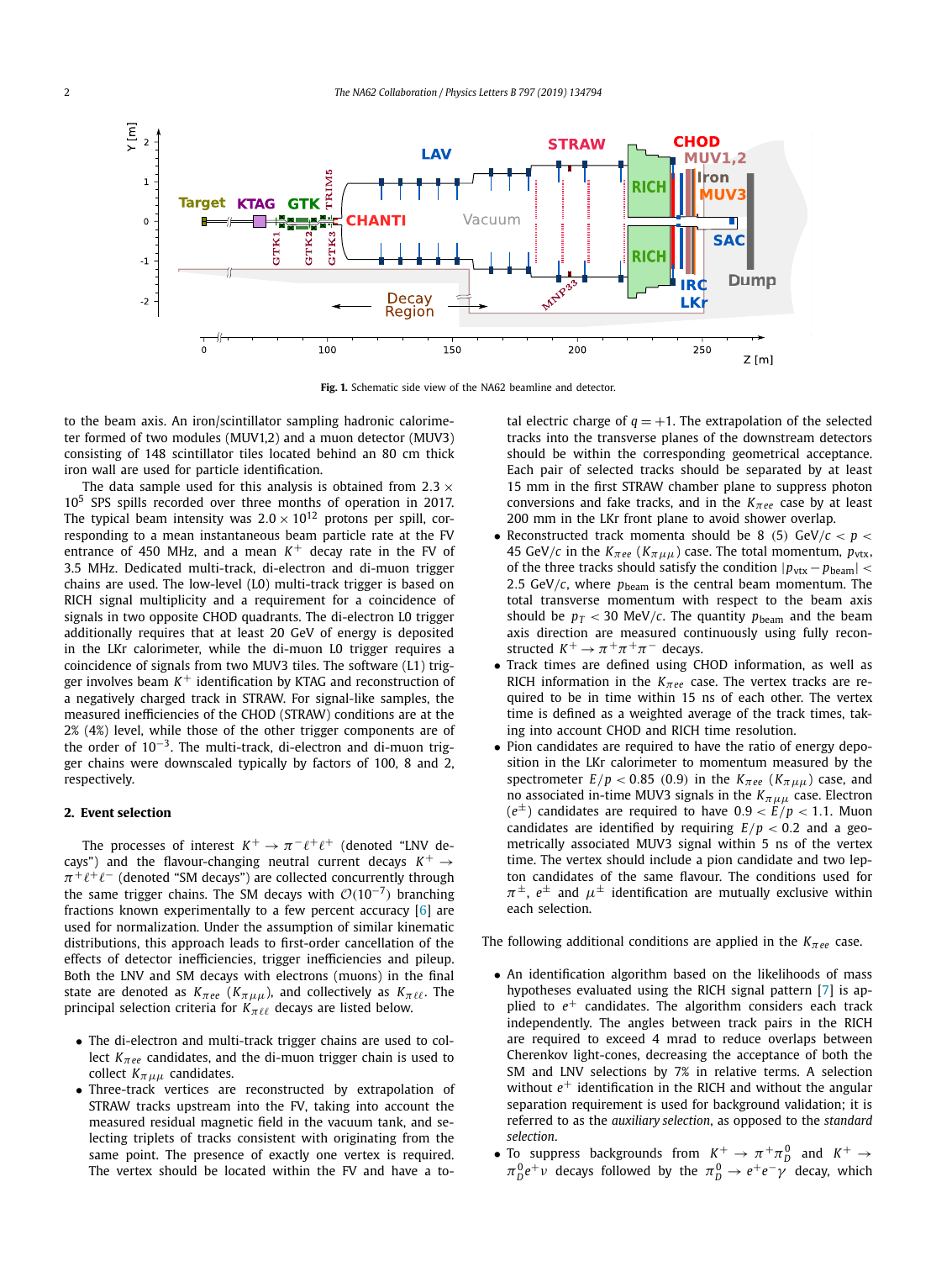<span id="page-2-0"></span>are characterized by emission of soft photons at large angles, no signals are allowed in the LAV detectors within 4 ns of the vertex time. Photon veto conditions in the LKr, IRC and SAC calorimeters are not applied, as the background events with energetic photons emitted forward are suppressed by the momentum  $(p_{\text{vtx}})$  condition.

• For the SM decay, a requirement on the reconstructed *e*+*e*<sup>−</sup> mass  $m_{ee} > 140 \text{ MeV}/c^2$  is applied to suppress backgrounds from the  $K^+ \to \pi^+\pi^0$  decay followed by  $\pi_D^0 \to e^+e^-\gamma$ ,  $\pi_{DD}^0 \rightarrow e^+e^-e^+e^-$  and  $\pi^0 \rightarrow e^+e^-$  decays.<sup>1</sup> This leads to a 27% reduction of acceptance in relative terms. For the LNV decay, these backgrounds contribute only via double particle misidentification, and kinematic suppression is therefore not required.

For the SM decays, the signal regions are defined in terms of the reconstructed  $\pi \ell \ell$  mass as 470 MeV/ $c^2$  <  $m_{\pi ee}$  < 505 MeV/ $c^2$ in the  $K_{\pi ee}$  case (asymmetric with respect to the nominal  $K^+$ mass  $m_K$  [\[6\]](#page-5-0) to account for the radiative tail), and 484 MeV/ $c^2$  <  $m_{\pi\mu\mu}$  < 504 MeV/ $c^2$  in the  $K_{\pi\mu\mu}$  case. For LNV decays, the mass regions defined above were masked for data events until the completion of the background evaluation. The LNV signal mass regions are defined by tighter conditions  $|m_{\pi \ell \ell} - m_K| < 3 \cdot \delta m_{\pi \ell \ell}$ , where *δm*<sub>*πee*</sub> = 1.7 MeV/*c*<sup>2</sup> and *δm*<sub>*πμμ*</sub> = 1.1 MeV/*c*<sup>2</sup> are the mass resolutions measured from the data for the SM decays. The control regions  $m_{\pi}$ <sub>ee</sub> < 470 MeV/ $c^2$  and  $m_{\pi\mu\mu}$  < 484 MeV/ $c^2$  within both the SM and LNV selections were used for validation of the background evaluation procedures.

#### **3. Background evaluation**

Acceptances and backgrounds are evaluated using Monte Carlo (MC) simulation based on the GEANT4 toolkit  $[8]$  to describe detector geometry and response. Certain aspects of the simulation are tuned using input from the data, and data-driven methods are employed to address specific background sources.

#### *3.1. Kπee analysis*

Backgrounds to the *Kπee* processes arise from misidentification of pions as electrons and vice versa. Background evaluation is based on simulations involving the measured pion  $(\pi^{\pm})$  and electron  $(e^{\pm})$  identification efficiencies  $\varepsilon^{\pm}_{\pi},\, \varepsilon^{\pm}_{e},$  as well as pion to electron ( $P^{\pm}_{\pi e}$ ) and electron to pion ( $P^{\pm}_{e\pi}$ ) misidentification probabilities. Each quantity is measured as a function of momentum using pion and positron samples obtained from kinematic selections of  $K^+ \to \pi^+\pi^+\pi^-$  and  $K^+ \to \pi^0e^+\nu$  decays, with the residual  $K^+ \rightarrow \pi^+\pi^0$  background subtracted in the latter case. The results of the measurements are summarized in Table 1. The LKr calorimeter response is known to be the same for electrons and  $\frac{1}{2}$  positrons [\[9\]](#page-5-0). The typical inefficiencies  $1 - \varepsilon^{\pm}_{\pi,e}$  and misidentification probabilities are <sup>O</sup>*(*10−<sup>2</sup>*)* with weak momentum dependence, except for the  $\pi^+$  misidentification probability  $P^+_{\pi e}$  which has a minimum of 10−<sup>5</sup> at a momentum of 25 GeV/*c*, and increases to  $2 \times 10^{-3}$  at 10 GeV/*c* and to 10<sup>-4</sup> at 45 GeV/*c*. The momentumdependence of  $P^+_{\pi e}$  is due to the RICH Cherenkov threshold at low momentum, and the similarity of RICH response to  $e^+$  and  $\pi^+$  at high momentum.

The reconstructed  $\pi^+e^+e^-$  mass spectra obtained within the standard and auxiliary SM selections, along with the background estimates, are shown in Fig. [2](#page-3-0) (left). The principal backgrounds in

#### **Table 1**

Extreme values over the signal momentum range of the  $e^{\pm}$ ,  $\pi^{\pm}$  identification efficiencies and the  $\pi^{\pm} \rightleftarrows e^{\pm}$  misidentification probabilities.

| Particle type      | Identification efficiency                                                              | Misidentification probability                                               |
|--------------------|----------------------------------------------------------------------------------------|-----------------------------------------------------------------------------|
| $\pi^+$<br>$\pi^-$ | $98.2\% < \varepsilon_{\pi}^{\pm} < 98.7\%$                                            | $10^{-5} < P_{\pi e}^+ < 2 \times 10^{-3}$<br>$0.8\% < P_{\pi\rho} < 1.1\%$ |
| $e^+$<br>$\rho^-$  | $91.0\% < \varepsilon_{\rho}^+ < 96.5\%$<br>$95.5\% < \varepsilon_{\rho}^{-} < 97.5\%$ | $1.2\% < P_{e\pi}^{\pm} < 2.0\%$                                            |

the control mass region are due to  $K^+ \rightarrow \pi^+ \pi^+ \pi^-$  decays with  $\pi^+$  and  $\pi^-$  misidentification, and  $K^+ \to \pi^+ \pi^- e^+ \nu$  decays with *π*<sup>−</sup> misidentification. Positron identification in the RICH reduces the  $K^+ \to \pi^+\pi^+\pi^-$  background by a factor of 500, with no effect on the  $K^+ \to \pi^+\pi^-e^+\nu$  background. Contributions involving pion decays in flight  $\pi^{\pm} \rightarrow e^{\pm} \nu$  are found to be negligible. The background in the SM control mass region is simulated to 15% (1%) relative precision within the standard (auxiliary) selection. The limited precision in the former case stems from the dependence of the response of the RICH positron identification algorithm on the event topology in a multi-track environment due to the partial overlap of Cherenkov light-cones, which is difficult to account for accurately.

The reconstructed  $\pi^-e^+e^+$  mass spectra obtained within the standard and auxiliary LNV selections are displayed in Fig. [2](#page-3-0) (right). Due to the presence of two positrons in the LNV final state, backgrounds in the control mass region from  $K^+ \rightarrow \pi^+\pi^+\pi^$ and  $K^+ \rightarrow \pi^+\pi^-e^+\nu$  decays are reduced by positron identification in the RICH by factors of  $5 \times 10^4$  and 200, respectively. Five events are observed in the control mass region within the standard selection, in agreement with the expected background from simulation of  $5.58 \pm 0.06$ <sub>stat</sub>. The background in the LNV control mass region within the auxiliary selection is described by simulation to 4% relative precision. Positron identification in the RICH suppresses the otherwise dominant background to the LNV signal from  $K^+ \to \pi^+\pi^0$  and  $K^+ \to \pi^+e^+e^-$  decays with  $\pi^+$  and  $e^$ misidentification, and reduces the overall estimated background to the LNV signal by a factor of 6. Contributions from  $K^+ \to \pi^+ \pi^0_{DD}$ decays and multiple photon conversions are concluded to be negligible from a study of the data sample selected with vertex charge requirement  $q = +3$ .

The remaining backgrounds in the LNV signal region are due to  $K^+ \to \pi_D^0 e^+ \nu$  and  $K^+ \to e^+ \nu e^+ e^-$  decays with  $e^-$  misidentified as  $\pi^-$ . The  $K^+ \rightarrow e^+ \nu e^+ e^-$  decay is simulated according to Ref. [\[10\]](#page-5-0). The contributions from these two decays are estimated to be  $0.12 \pm 0.02$ <sub>stat</sub> and  $0.04 \pm 0.01$ <sub>stat</sub> events, respectively. The total expected background in the LNV signal region is

#### $N_B = 0.16 \pm 0.03$

where the error includes a systematic uncertainty of 15% in relative terms to account for the precision of the background description in the control mass regions.

#### *3.2. Kπμμ analysis*

Backgrounds to the  $K_{\pi\mu\mu}$  processes arise from three-track kaon decays (mainly  $K^+ \to \pi^+ \pi^+ \pi^-$ ) via pion decays in flight and  $\pi \rightleftarrows \mu$  misidentification. While the pion decays are implemented accurately in the simulation, misidentification processes cannot be reproduced reliably and require dedicated studies based on control data samples.

• A pion can be misidentified as a muon due to punch through the iron wall or pileup activity in MUV3. The pileup is simulated using the measured out-of-time signal rates in each

<sup>&</sup>lt;sup>1</sup> It should be noted however that the  $K^+ \rightarrow \pi^+e^+e^-$  decay is observed with negligible background also in the mass range  $m_{ee}$  < 100 MeV/ $c^2$ .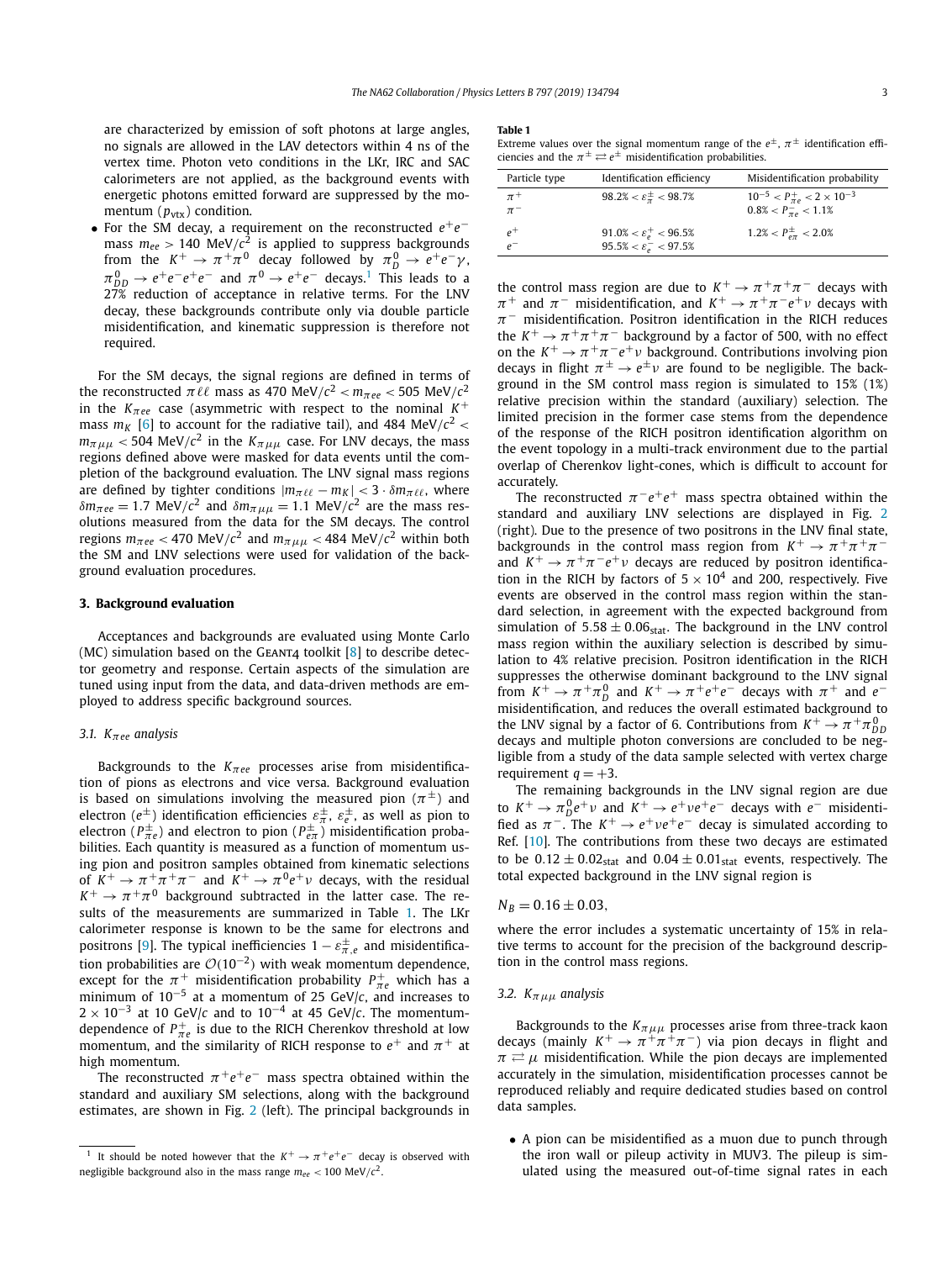<span id="page-3-0"></span>

**Fig. 2.** Reconstructed mass spectra for the SM (left column) and LNV (right column) *πee* candidates obtained within the standard selection (top row) and the auxiliary selection without positron identification in the RICH (bottom row). Data are overlayed with background estimates based on simulations. The SM signal region is indicated with arrows. The shaded vertical bands indicate the region masked during the analysis, including the LNV signal region bounded by dashed lines.

MUV3 tile (the mean total signal rate in the MUV3 detector is 16 MHz). The estimated pion to muon misidentification probability,  $P_{\pi\mu}(p)$ , varies as a function of momentum *p* from 0.9% at 5 GeV/*c* to 0.4% at 45 GeV/*c*. This dependence arises mainly because the geometrical association of MUV3 signals to tracks involves a search radius whose size varies inversely with momentum to account for multiple scattering. This optimizes the performance, leading to uniform identification efficiency over momentum and minimal misidentification.

• A muon can be misidentified as a pion due to MUV3 inefficiency, which is measured using data samples of kinematically selected  $K^+ \rightarrow \mu^+ \nu$  decays and beam halo muons to be 0.15%, with negligible geometric and momentum dependence.

The contribution to the LNV sample from  $K^+ \to \pi^+ \pi^+ \pi^-$  decays with no pion decays in flight, and both  $\pi^+$  misidentified as  $\mu^+$ , is estimated using a control data sample collected with the multi-track trigger chain (i.e. without muon identification at the trigger level). The full LNV event selection is applied, however the particle identification criteria are inverted to select  $\pi^+\pi^+\pi^$ vertices. Identification of the  $\mu^+\mu^+$  pair is then enforced, and a weight of  $P_{\pi\mu}(p_1) \cdot P_{\pi\mu}(p_2) \cdot D_1/D_2$  is applied to the event, where  $p_{1,2}$  are the reconstructed momenta of the two identified  $\pi^+$  tracks,  $D_1$  is the downscaling factor of the multi-track trigger chain, and  $D_2$  is that of the di-muon chain. The contribution from  $K^+ \to \pi^+\pi^+\pi^-$  decays with one  $\pi^+$  decaying and another  $\pi^+$  misidentified as  $\mu^+$  is estimated in a similar way using the same data sample, selecting  $\pi^+\pi^-\mu^+$  vertices, enforcing identification of the second  $\mu^+$  and assigning a weight of  $P_{\pi\mu}(p) \cdot D_1/D_2$ , where *p* is the momentum of the identified  $\pi^+$  track.

The contribution from  $K^+ \to \pi^+ \pi^+ \pi^-$  decay topologies with at least two pion decays in flight, accounting for 70% of the background in the control mass region, does not necessarily involve pion misidentification and cannot be estimated with the above data-driven method. It is therefore studied with a dedicated simulation. To produce the required MC sample equivalent to  $\mathcal{O}(10^{11})$  $K^+ \rightarrow \pi^+\pi^+\pi^-$  decays, only the topologies with at least two pion decays in flight (accounting for 4% of all events) are simu-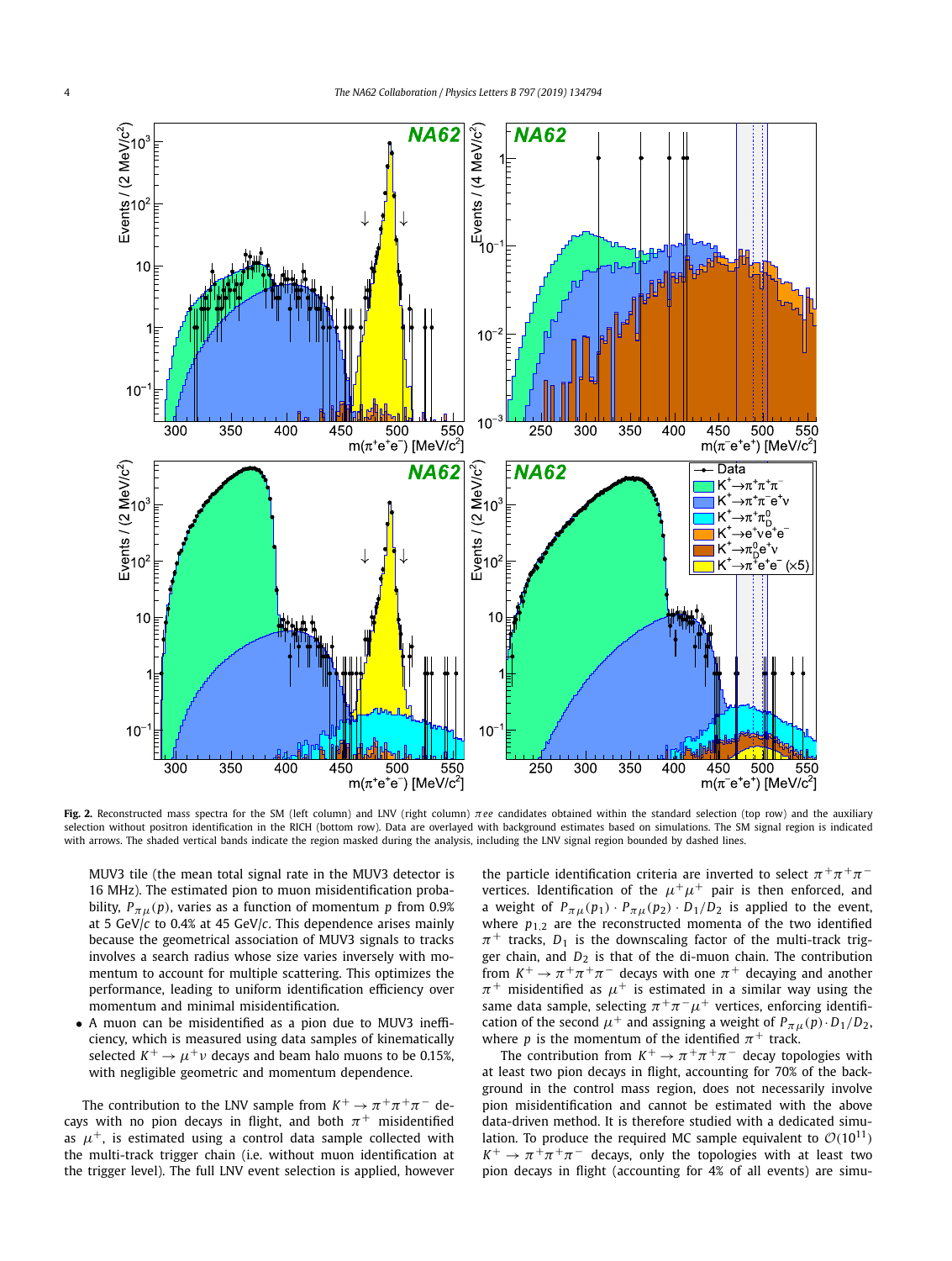#### **Table 2**

Expected backgrounds in the  $K^+ \to \pi^- \mu^+ \mu^+$  signal mass region with their statistical uncertainties.

| Process                                                 | Expected background |
|---------------------------------------------------------|---------------------|
| $K_{3\pi}$ (no $\pi^{\pm}$ decays)                      | $0.007 + 0.003$     |
| $K_{3\pi}$ (one $\pi^{\pm}$ decay)                      | $0.25 + 0.25$       |
| $K_{3\pi}$ downstream (at least two $\pi^{\pm}$ decays) | $0.20 + 0.20$       |
| $K_{3\pi}$ upstream (at least two $\pi^{\pm}$ decays)   | $0.24 + 0.24$       |
| $K^+ \rightarrow \pi^+ \mu^+ \mu^-$                     | $0.08 + 0.02$       |
| $K^+ \rightarrow \pi^+ \pi^- \mu^+ \nu$                 | $0.05 + 0.05$       |
| $K^+ \rightarrow \pi^+ \pi^- e^+ \nu$                   | $0.07 + 0.05$       |
| $K^+ \rightarrow \mu^+ \nu \mu^+ \mu^-$                 | $0.01 + 0.01$       |
| Total                                                   | $0.91 + 0.41$       |

lated, and the full simulation of the CHOD, calorimeters and MUV3 is replaced by a fast emulation of their responses. Pion decays in flight typically lead to reconstructed  $\pi \mu \mu$  mass values well below the  $K^+$  mass. However high mass values within the signal region may be reconstructed due to pion decays in the 7 m long volume between the MNP33 magnet and the third STRAW chamber leading to a biased momentum measurement. The simulation also includes  $K^+ \rightarrow \pi^+\pi^+\pi^-$  decays upstream of the vacuum tank, in which case track bending by the TRIM5 magnet may lead to reconstruction of the decay vertex in the FV with altered kinematic properties.

Contributions to the background from the rare decays  $K^+ \rightarrow$  $\pi^+ \mu^+ \mu^-$ ,  $K^+ \to \pi^+ \pi^- \mu^+ \nu$ ,  $K^+ \to \pi^+ \pi^- e^+ \nu$ ,  $K^+ \to \mu^+ \mu^- \mu^+ \nu$ are estimated with full simulations. The last process, not measured yet, is simulated according to Ref. [\[10\]](#page-5-0). Contributions from the  $K^+ \to \pi_D^0 \mu^+ \nu$  and  $K^+ \to \pi^+ \pi_D^0$  decays with  $\mathcal{O}(10^{-3})$  branching fractions and  $e^{\pm}$  particles in the final state are found to be negligible using a technique similar to that described in Section [3.1.](#page-2-0) The contribution from multiple in-time kaon decays is found to be negligible using selections with modified track timing consistency requirements, and allowing for multiple vertices.

The reconstructed  $\pi \mu \mu$  mass spectra obtained within the SM and the LNV selections are shown in Fig. [3.](#page-5-0) The control-region populations obtained from data and simulation agree to within 3% for both selections, which validates the background description. The estimated background contributions in the LNV signal mass region from all identified sources are listed in Table 2. The expected background is

#### $N_B = 0.91 \pm 0.41$ ,

where the uncertainty is statistical due to the sizes of the control and simulated data samples, while the systematic uncertainty is expected to be negligible.

#### **4. Results**

The information quantifying the sensitivities of the two searches is summarized in Table 3. It includes the numbers of selected SM

candidates  $N_{\pi\ell\ell}$  used for normalization; the background contaminations (in relative terms)  $f_{\ell}$  in the selected SM decay samples and the acceptances  $A_{\pi\ell\ell}$  and  $A_{\pi\ell\ell}^{\text{LNV}}$  of the SM and LNV selections eval-uated with simulation (Section [3\)](#page-2-0); the branching fractions  $B_{\pi\ell\ell}$  of the SM decays; the numbers of  $K<sup>+</sup>$  decays in the FV computed as

$$
N_K^{\pi \ell \ell} = (1 - f_\ell) \cdot N_{\pi \ell \ell} / (\mathcal{B}_{\pi \ell \ell} \cdot A_{\pi \ell \ell});
$$

and the single event sensitivities defined as

$$
S_{\pi \ell \ell} = \frac{1}{N_K^{\pi \ell \ell} \cdot A_{\pi \ell \ell}^{\text{INV}}} = \frac{\mathcal{B}_{\pi \ell \ell}}{(1 - f_{\ell}) \cdot N_{\pi \ell \ell}} \cdot (\mathcal{A}_{\pi \ell \ell} / A_{\pi \ell \ell}^{\text{INV}}).
$$

The acceptances are evaluated using the measured phase space densities [\[11,12\]](#page-5-0) for the SM decays, and assuming uniform densities for the LNV decays. The ratios  $A_{\pi\ell\ell}/A_{\pi\ell\ell}^{\text{INV}}$  are affected by these assumptions, as well as the charge asymmetry of the geometric acceptance induced by the magnets in the beam line and detector, and also the SM selection condition  $m_{ee} > 140 \text{ MeV}/c^2$  and positron identification in the RICH in the *Kπee* case. Uncertainties on the ratios  $A_{\pi\ell\ell}/A_{\pi\ell\ell}^{\text{INV}}$  are negligible with respect to statistical uncertainties on  $N_{\pi\ell\ell}$  and external uncertainties on  $\mathcal{B}_{\pi\ell\ell}$ . The ratio  $N_K^{\pi \mu \mu}/N_K^{\pi ee} = 3.7$  is determined by the downscaling factors of the trigger chains used for the two analyses.

After unmasking the LNV mass regions, no events are observed in the  $K_{\pi ee}$  signal region and one event is observed in the  $K_{\pi\mu\mu}$ signal region. An additional cross-check of the background estimate is performed in the LNV masked regions but outside the signal regions: no events are (one event is) observed for *Kπee*  $(K_{\pi\mu\mu})$ , which is consistent with the expectation of  $0.46 \pm 0.04$ <sub>stat</sub>  $(1.05 \pm 0.46<sub>stat</sub>)$  background events.

Upper limits on the signal branching fractions are obtained using the  $CL<sub>s</sub>$  method [\[13\]](#page-5-0). In each case, the number of observed events in the LNV signal region and the single event sensitivity with its uncertainty are taken as inputs, and the expected backgrounds are treated using Bayesian inference involving posterior PDFs evaluated assuming uniform prior probabilities. The resulting upper limits at 90% CL obtained under the assumption of uniform phase space density are

$$
\mathcal{B}(K^+ \to \pi^- e^+ e^+) < 2.2 \times 10^{-10},
$$
\n
$$
\mathcal{B}(K^+ \to \pi^- \mu^+ \mu^+) < 4.2 \times 10^{-11}.
$$

We emphasize that these results, and all other results of searches for LNV decays, depend on the phase space density assumptions.

#### **5. Summary**

Searches for lepton number violating decays  $K^+ \rightarrow \pi^- e^+ e^+$ and  $K^+ \rightarrow \pi^- \mu^+ \mu^+$  have been performed using about 30% of the data collected by the NA62 experiment at CERN in 2016–18. The sensitivities are not limited by backgrounds, and the upper limits obtained on the decay rates improve on previously reported measurements by factors of 3 and 2, respectively.

#### **Table 3**

Quantities involved in the computation of the single event sensitivities. The most accurate  $B_{\pi\mu\mu}$  measurement [\[12\]](#page-5-0) is used rather than the less precise PDG average [\[6\]](#page-5-0). The statistical uncertainties on  $A_{\pi\ell\ell}$  and  $A_{\pi\ell\ell}^{\rm{INV}}$  are negligible and the systematic uncertainties, which largely cancel in the acceptance ratios between SM and LNV decays, are not quoted.

|                                                      | $K_{\pi \rho \rho}$ analysis                              | $K_{\pi\mu\mu}$ analysis                                  |
|------------------------------------------------------|-----------------------------------------------------------|-----------------------------------------------------------|
| SM candidates selected $N_{\pi\ell\ell}$             | 2484                                                      | 8357                                                      |
| Background contamination $f_{\ell}$                  | negligible                                                | $7 \times 10^{-4}$                                        |
| Acceptance $A_{\pi\ell\ell}$                         | 3.87%                                                     | 10.93%                                                    |
| Acceptance $A_{\pi\ell\ell}^{\text{LNV}}$            | 4.98%                                                     | 9.81%                                                     |
| Branching fraction $B_{\pi\ell\ell} \times 10^7$     | $3.00 \pm 0.09$ [6]                                       | $0.962 \pm 0.025$ [12]                                    |
| Number of decays in FV $N_K^{\pi \ell \ell}/10^{11}$ | $2.14 \pm 0.04$ <sub>stat</sub> $\pm 0.06$ <sub>ext</sub> | 7.94 $\pm$ 0.09 <sub>stat</sub> $\pm$ 0.21 <sub>ext</sub> |
| Single event sensitivity $S_{\pi\ell\ell}$           | $(0.94 \pm 0.03) \times 10^{-10}$                         | $(1.28 \pm 0.04) \times 10^{-11}$                         |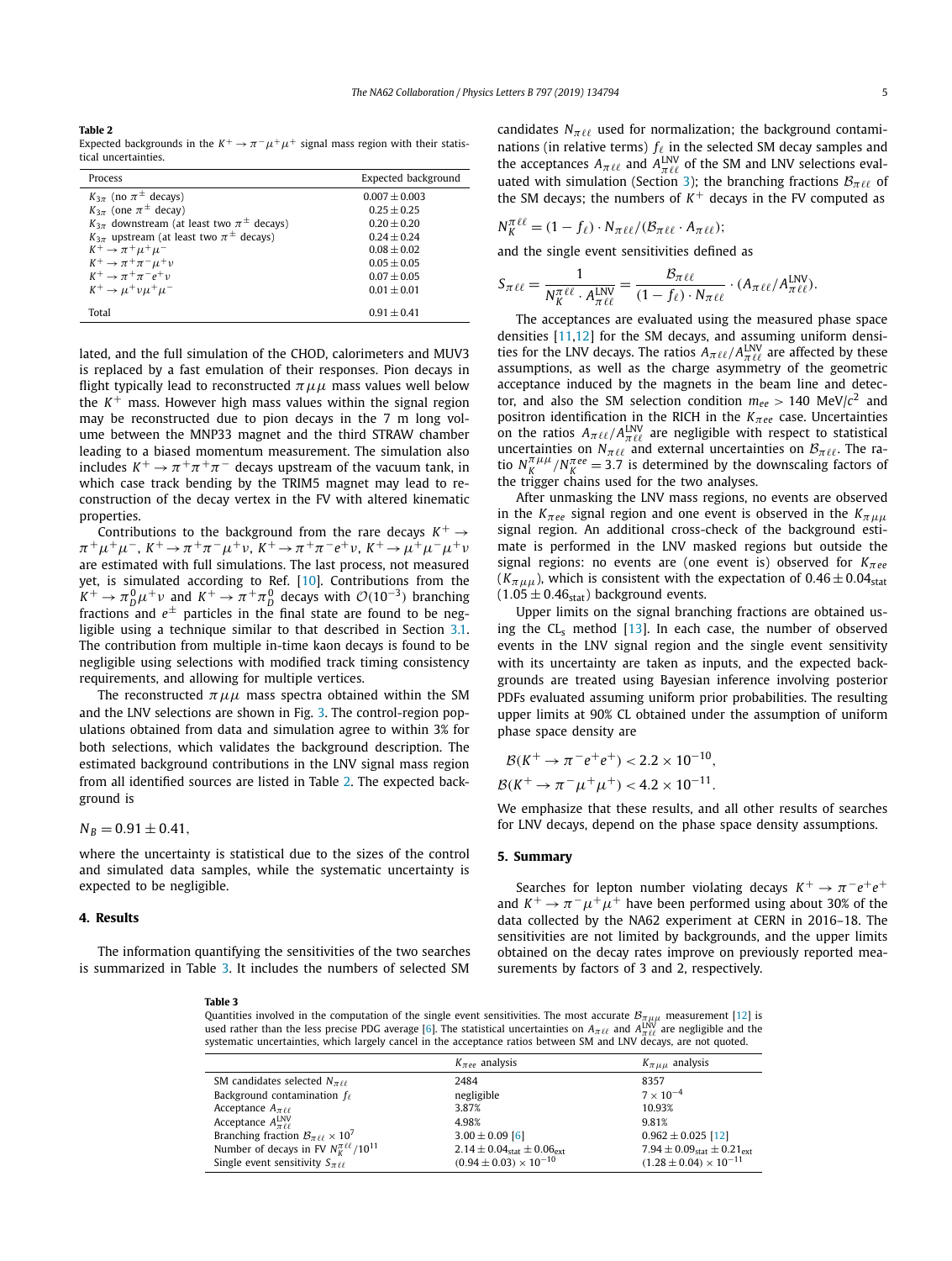<span id="page-5-0"></span>

**Fig. 3.** Reconstructed mass spectra of the SM  $\pi^+ \mu^+ \mu^-$  (left) and LNV  $\pi^- \mu^+ \mu^+$  (right) final states: data are overlayed with background estimates based on simulations. Background estimates based on control data samples are not shown. The SM signal region is indicated with arrows. The shaded vertical band indicates the region masked during the analysis, including the LNV signal region bounded by dashed lines.

#### **Acknowledgements**

It is a pleasure to express our appreciation to the staff of the CERN laboratory and the technical staffs of the participating laboratories and universities for their efforts in the operation of the experiment and data processing.

The cost of the experiment and its auxiliary systems was supported by the funding agencies of the Collaboration Institutes. We are particularly indebted to: F.R.S.-FNRS (Fonds De La Recherche Scientifique - FNRS), Belgium; BMES (Ministry of Education, Youth and Science), Bulgaria; NSERC (Natural Sciences and Engineering Research Council), Canada; NRC (National Research Council Canada) contribution to TRIUMF, Canada; MEYS (Ministry of Education, Youth and Sports), Czech Republic; BMBF (Bundesministerium für Bildung und Forschung) contracts 05H12UM5, 05H15UMCNA and 05H18UMCNA, Germany; INFN (Istituto Nazionale di Fisica Nucleare), Italy; MIUR (Ministero dell'Istruzione, dell'Università e della Ricerca), Italy; CONACyT (Consejo Nacional de Ciencia y Tecnología), Mexico; IFA (Institute of Atomic Physics), Romania; INR-RAS (Institute for Nuclear Research of the Russian Academy of Sciences), Moscow, Russia; JINR (Joint Institute for Nuclear Research), Dubna, Russia; NRC (National Research Center) "Kurchatov Institute" and MESRF (Ministry of Education and Science of the Russian Federation), Russia; MESRS (Ministry of Education, Science, Research and Sport of the Slovak Republic), Slovakia; CERN (European Organization for Nuclear Research), Switzerland; STFC (Science and Technology Facilities Council), United Kingdom; NSF (National Science Foundation) Award Number 1506088, U.S.A.; ERC (European Research Council) "UniversaLepto" advanced grant 268062, "Kaon-Lepton" starting grant 336581, Europe.

Individuals have received support from: Charles University Research Center (UNCE/SCI/013), Czech Republic; Ministry of Education, Universities and Research (MIUR "Futuro in ricerca 2012" grant RBFR12JF2Z, Project GAP), Italy; Russian Foundation for Basic Research (RFBR grants 18-32-00072, 18-32-00245), Russia; the Royal Society (grants UF100308, UF0758946), United Kingdom; STFC (Rutherford fellowships ST/J00412X/1, ST/M005798/1), United Kingdom; ERC (grants 268062, 336581 and starting grant 802836 "AxScale").

#### **References**

- [1] L. [Littenberg,](http://refhub.elsevier.com/S0370-2693(19)30498-8/bib6C693030s1) R. Shrock, Phys. Lett. B 491 (2000) 285.
- [2] A. Atre, et al., J. High [Energy](http://refhub.elsevier.com/S0370-2693(19)30498-8/bib61743039s1) Phys. 0905 (2009) 030.
- [3] R. Appel, et al., Phys. Rev. Lett. 85 [\(2000\)](http://refhub.elsevier.com/S0370-2693(19)30498-8/bib61703030s1) 2877.
- [4] J.R. Batley, et al., Phys. Lett. B 769 [\(2017\)](http://refhub.elsevier.com/S0370-2693(19)30498-8/bib62613137s1) 67.
- [5] E. Cortina Gil, et al., J. [Instrum.](http://refhub.elsevier.com/S0370-2693(19)30498-8/bib6E6136322D6465746563746F72s1) 12 (2017) P05025.
- [6] M. [Tanabashi,](http://refhub.elsevier.com/S0370-2693(19)30498-8/bib706467s1) et al., Phys. Rev. D 98 (2018) 030001
- [7] U. Müller, et al., Nucl. Instrum. [Methods](http://refhub.elsevier.com/S0370-2693(19)30498-8/bib6D753934s1) A 343 (1994) 279.
- [8] S. [Agostinelli,](http://refhub.elsevier.com/S0370-2693(19)30498-8/bib6765616E7434s1) et al., Nucl. Instrum. Methods A 506 (2003) 250.
- [9] V. Fanti, et al., Nucl. Instrum. [Methods](http://refhub.elsevier.com/S0370-2693(19)30498-8/bib6E613438s1) A 574 (2007) 433.
- [10] J. [Bijnens,](http://refhub.elsevier.com/S0370-2693(19)30498-8/bib62693932s1) G. Ecker, J. Gasser, Nucl. Phys. B 396 (1993) 81.
- [11] J.R. Batley, et al., Phys. Lett. B 677 [\(2009\)](http://refhub.elsevier.com/S0370-2693(19)30498-8/bib62613039s1) 246.
- [12] J.R. Batley, et al., Phys. Lett. B 697 [\(2011\)](http://refhub.elsevier.com/S0370-2693(19)30498-8/bib62613131s1) 107.
- [13] A.L. Read, J. Phys. G 28 [\(2002\)](http://refhub.elsevier.com/S0370-2693(19)30498-8/bib72653032s1) 2693.

#### **NA62 Collaboration**

## E. Cortina Gil, A. Kleimenova, E. Minucci<sup>[1](#page-8-0)</sup>, S. Padolski<sup>2</sup>, P. Petrov, A. Shaikhiev<sup>3</sup>, R. Volpe

*Université Catholique de Louvain, Louvain-La-Neuve, Belgium*

#### T. Numao, Y. Petrov, B. Velghe

*TRIUMF, Vancouver, British Columbia, Canada*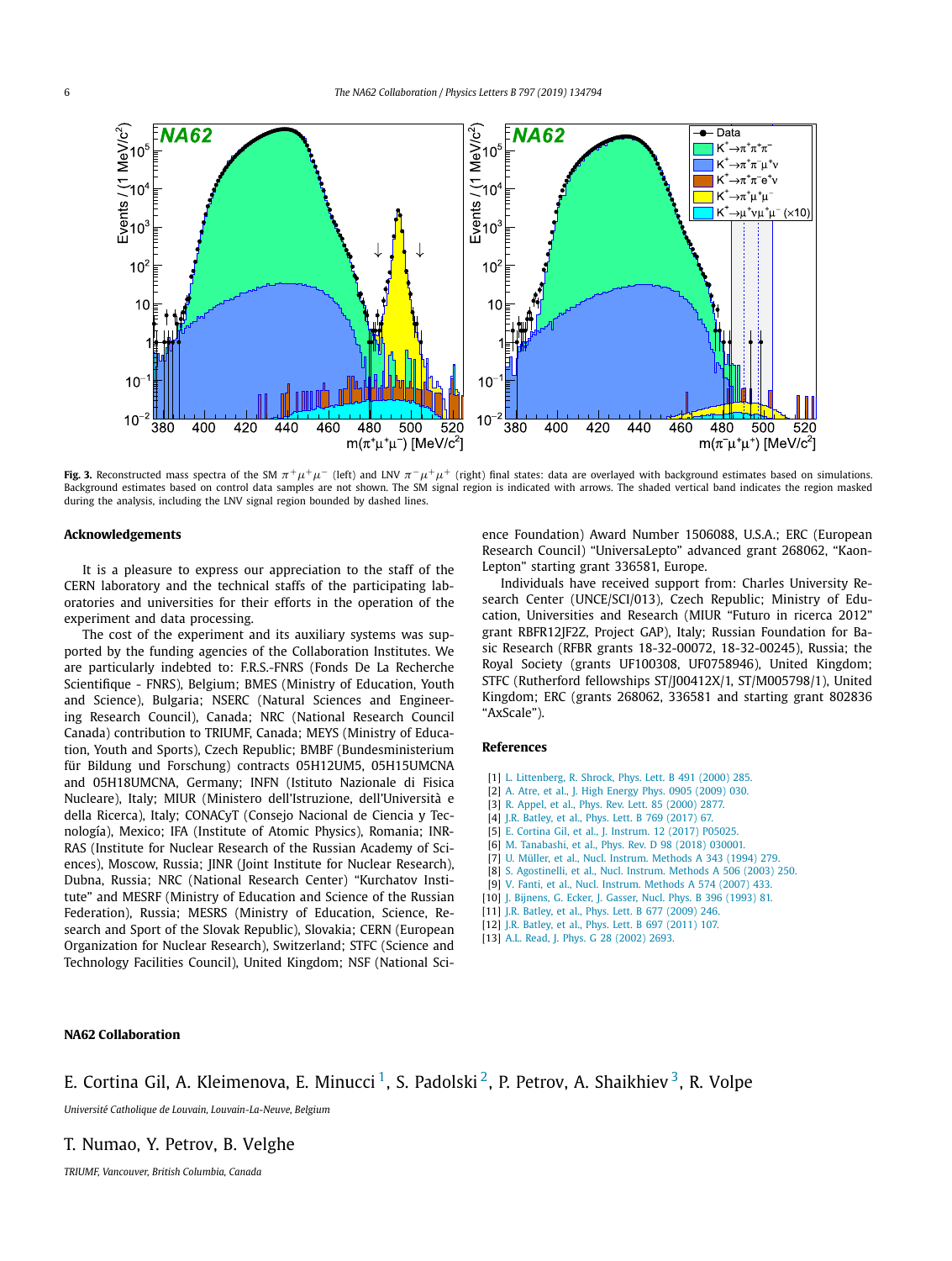## D. Bryman, J. Fu $<sup>4</sup>$  $<sup>4</sup>$  $<sup>4</sup>$ </sup>

*University of British Columbia, Vancouver, British Columbia, Canada*

## T. Husek [5,](#page-8-0) J. Jerhot, K. Kampf, M. Zamkovsky

*Charles University, Prague, Czech Republic*

## R. Aliberti, G. Khoriauli<sup>6</sup>, J. Kunze, D. Lomidze<sup>7</sup>, L. Peruzzo, M. Vormstein, R. Wanke

*Institut für Physik and PRISMA Cluster of excellence, Universität Mainz, Mainz, Germany*

### P. Dalpiaz, M. Fiorini, I. Neri, A. Norton, F. Petrucci, H. Wahl

*Dipartimento di Fisica e Scienze della Terra dell'Università e INFN, Sezione di Ferrara, Ferrara, Italy*

### A. Cotta Ramusino, A. Gianoli

*INFN, Sezione di Ferrara, Ferrara, Italy*

### E. Iacopini, G. Latino, M. Lenti, A. Parenti

*Dipartimento di Fisica e Astronomia dell'Università e INFN, Sezione di Firenze, Sesto Fiorentino, Italy*

## A. Bizzeti<sup>8</sup>, F. Bucci

*INFN, Sezione di Firenze, Sesto Fiorentino, Italy*

## A. Antonelli, G. Georgiev<sup>9</sup>, V. Kozhuharov<sup>9</sup>, G. Lanfranchi, G. Mannocchi, S. Martellotti, M. Moulson, T. Spadaro

*Laboratori Nazionali di Frascati, Frascati, Italy*

F. Ambrosino, T. Capussela, M. Corvino, D. Di Filippo, P. Massarotti, M. Mirra, M. Napolitano, G. Saracino

*Dipartimento di Fisica "Ettore Pancini" e INFN, Sezione di Napoli, Napoli, Italy*

### G. Anzivino, F. Brizioli, E. Imbergamo, R. Lollini, R. Piandani, C. Santoni

*Dipartimento di Fisica e Geologia dell'Università e INFN, Sezione di Perugia, Perugia, Italy*

## M. Barbanera  $^{10}$ , P. Cenci, B. Checcucci, P. Lubrano, M. Lupi  $^{11}$ , M. Pepe, M. Piccini

*INFN, Sezione di Perugia, Perugia, Italy*

### F. Costantini, L. Di Lella, N. Doble, M. Giorgi, S. Giudici, G. Lamanna, E. Lari, E. Pedreschi, M. Sozzi

*Dipartimento di Fisica dell'Università e INFN, Sezione di Pisa, Pisa, Italy*

### C. Cerri, R. Fantechi, L. Pontisso, F. Spinella

*INFN, Sezione di Pisa, Pisa, Italy*

### I. Mannelli

*Scuola Normale Superiore e INFN, Sezione di Pisa, Pisa, Italy*

### G. D'Agostini, M. Raggi

*Dipartimento di Fisica, Sapienza Università di Roma e INFN, Sezione di Roma I, Roma, Italy*

## A. Biagioni, E. Leonardi, A. Lonardo, P. Valente, P. Vicini

*INFN, Sezione di Roma I, Roma, Italy*

## R. Ammendola, V. Bonaiuto  $12$ , A. Fucci, A. Salamon, F. Sargeni  $13$

*INFN, Sezione di Roma Tor Vergata, Roma, Italy*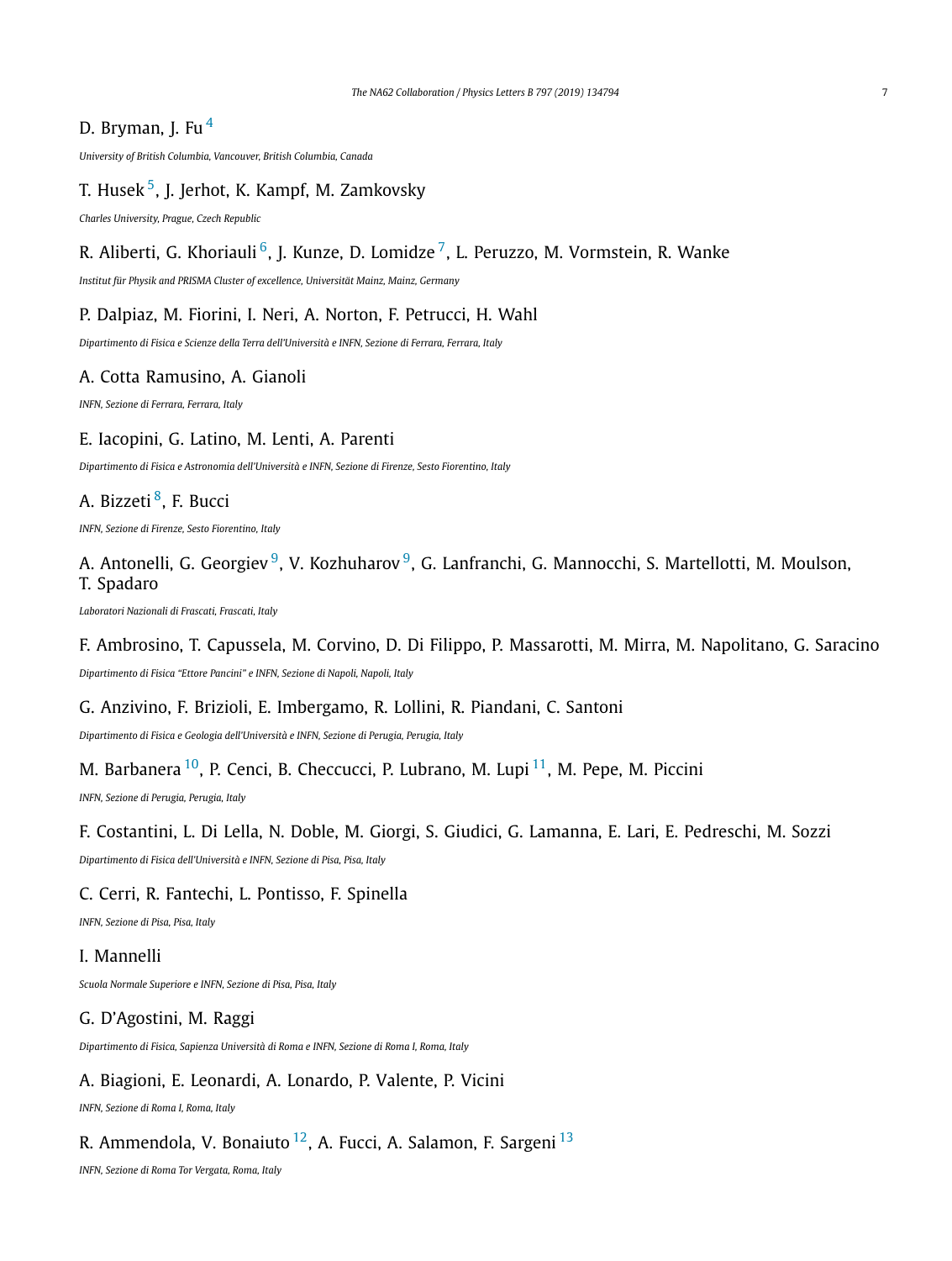## R. Arcidiacono  $14$ , B. Bloch-Devaux, M. Boretto  $15$ , E. Menichetti, E. Migliore, D. Soldi

*Dipartimento di Fisica dell'Università e INFN, Sezione di Torino, Torino, Italy*

## C. Biino, A. Filippi, F. Marchetto

*INFN, Sezione di Torino, Torino, Italy*

## J. Engelfried, N. Estrada-Tristan<sup>[16](#page-8-0)</sup>

*Instituto de Física, Universidad Autónoma de San Luis Potosí, San Luis Potosí, Mexico*

## A.M. Bragadireanu, S.A. Ghinescu, O.E. Hutanu

*Horia Hulubei national Institute of Physics and Nuclear Engineering, Bucharest-Magurele, Romania*

T. Enik, V. Falaleev, V. Kekelidze, A. Korotkova, L. Litov<sup>9</sup>, D. Madigozhin, M. Misheva <sup>17</sup>, N. Molokanova, S. Movchan, I. Polenkevich, Yu. Potrebenikov, S. Shkarovskiy, A. Zinchenko †

*Joint Institute for Nuclear Research, Dubna, Russia*

## S. Fedotov, E. Gushchin, A. Khotyantsev, Y. Kudenko <sup>18</sup>, V. Kurochka, M. Medvedeva, A. Mefodev

*Institute for Nuclear Research of the Russian Academy of Sciences, Moscow, Russia*

## S. Kholodenko, V. Kurshetsov, V. Obraztsov, A. Ostankov, V. Semenov †, V. Sugonyaev, O. Yushchenko

*Institute for High Energy Physics – State Research Center of Russian Federation, Protvino, Russia*

### L. Bician, T. Blazek, V. Cerny, Z. Kucerova

*Faculty of Mathematics, Physics and Informatics, Comenius University, Bratislava, Slovakia*

J. Bernhard, A. Ceccucci, H. Danielsson, N. De Simone [19](#page-8-0), F. Duval, B. Döbrich, L. Federici, E. Gamberini, L. Gatignon, R. Guida, F. Hahn<sup>†</sup>, E.B. Holzer, B. Jenninger, M. Koval, P. Laycock<sup>2</sup>, G. Lehmann Miotto, P. Lichard, A. Mapelli, R. Marchevski, K. Massri, M. Noy, V. Palladino [20,](#page-8-0) M. Perrin-Terrin [21](#page-8-0)*,*[22,](#page-8-0) J. Pinzino, V. Ryjov, S. Schuchmann, S. Venditti

*CERN, European Organization for Nuclear Research, Geneva, Switzerland*

T. Bache, M.B. Brunetti, V. Duk, V. Fascianelli<sup>23</sup>, J.R. Fry, F. Gonnella, E. Goudzovski<sup>∗</sup>, L. Iacobuzio, C. Lazzeroni, N. Lurkin, F. Newson, C. Parkinson, A. Romano, A. Sergi, A. Sturgess, J. Swallow

*University of Birmingham, Birmingham, United Kingdom*

### H. Heath, R. Page, S. Trilov

*University of Bristol, Bristol, United Kingdom*

### B. Angelucci, D. Britton, C. Graham, D. Protopopescu

*University of Glasgow, Glasgow, United Kingdom*

### J. Carmignani, J.B. Dainton, R.W.L. Jones, G. Ruggiero

*University of Lancaster, Lancaster, United Kingdom*

## L. Fulton, D. Hutchcroft, E. Maurice  $^{24}$ . B. Wrona

*University of Liverpool, Liverpool, United Kingdom*

## A. Conovaloff, P. Cooper, D. Coward  $2^5$ , P. Rubin

*George Mason University, Fairfax, VA, USA*

- \* Corresponding author.
- *E-mail address:* [Evgueni.Goudzovski@cern.ch](mailto:Evgueni.Goudzovski@cern.ch) (E. Goudzovski).
- † Deceased.